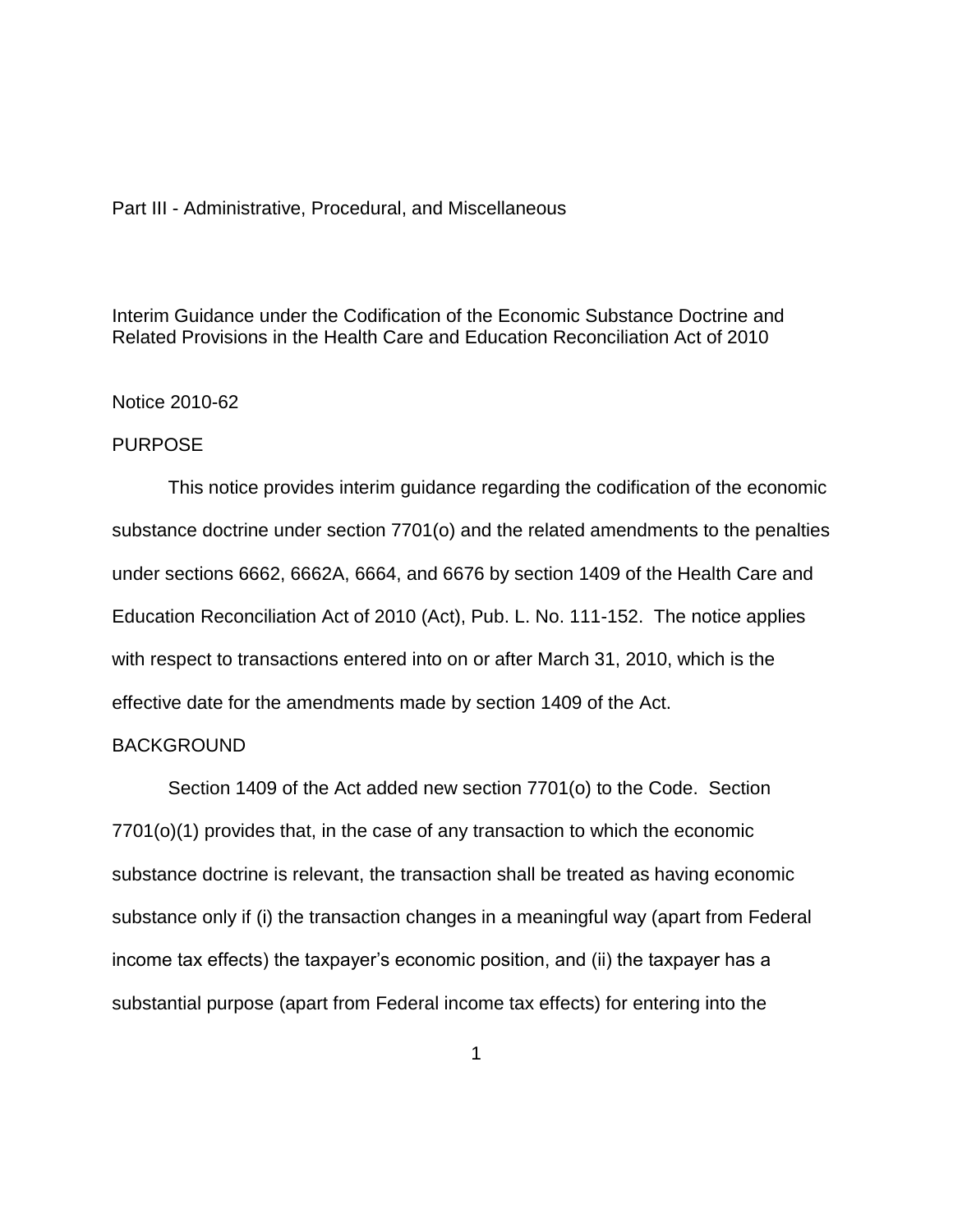transaction. Section 7701(o)(5)(A) states that the term "economic substance doctrine" means the common law doctrine under which tax benefits under subtitle A with respect to a transaction are not allowable if the transaction does not have economic substance or lacks a business purpose.

Section 7701(o)(5)(C) states that the determination of whether the economic substance doctrine is relevant to a transaction shall be made in the same manner as if section 7701(o) had never been enacted. With respect to individuals, however, section 7701(o)(5)(B) states that the two-prong analysis in section 7701(o)(1) shall apply only to a transaction entered into in connection with a trade or business or an activity engaged in for the production of income. In addition, section  $7701<sub>(5)</sub>(D)$  states that the term "transaction" as used in section 7701(o) includes a series of transactions.

Section 7701(o)(2)(A) provides that a transaction's potential for profit shall be taken into account in determining whether the requirements of section 7701(o)(1) are met only if the present value of the reasonably expected pre-tax profit is substantial in relation to the present value of the claimed net tax benefits. For purposes of computing pre-tax profit, section  $7701<sub>(o)</sub>(2)<sub>(B)</sub>$  provides that the Secretary shall issue regulations treating foreign taxes as a pre-tax expense in appropriate cases.

The Act also added section 6662(b)(6), which provides that the accuracy-related penalty imposed under section 6662(a) applies to any underpayment attributable to any disallowance of a claimed tax benefit because of a transaction lacking economic substance (within the meaning of section 7701(o)) or failing to meet any similar rule of law (collectively a section 6662(b)(6) transaction). The Act also added section 6662(i),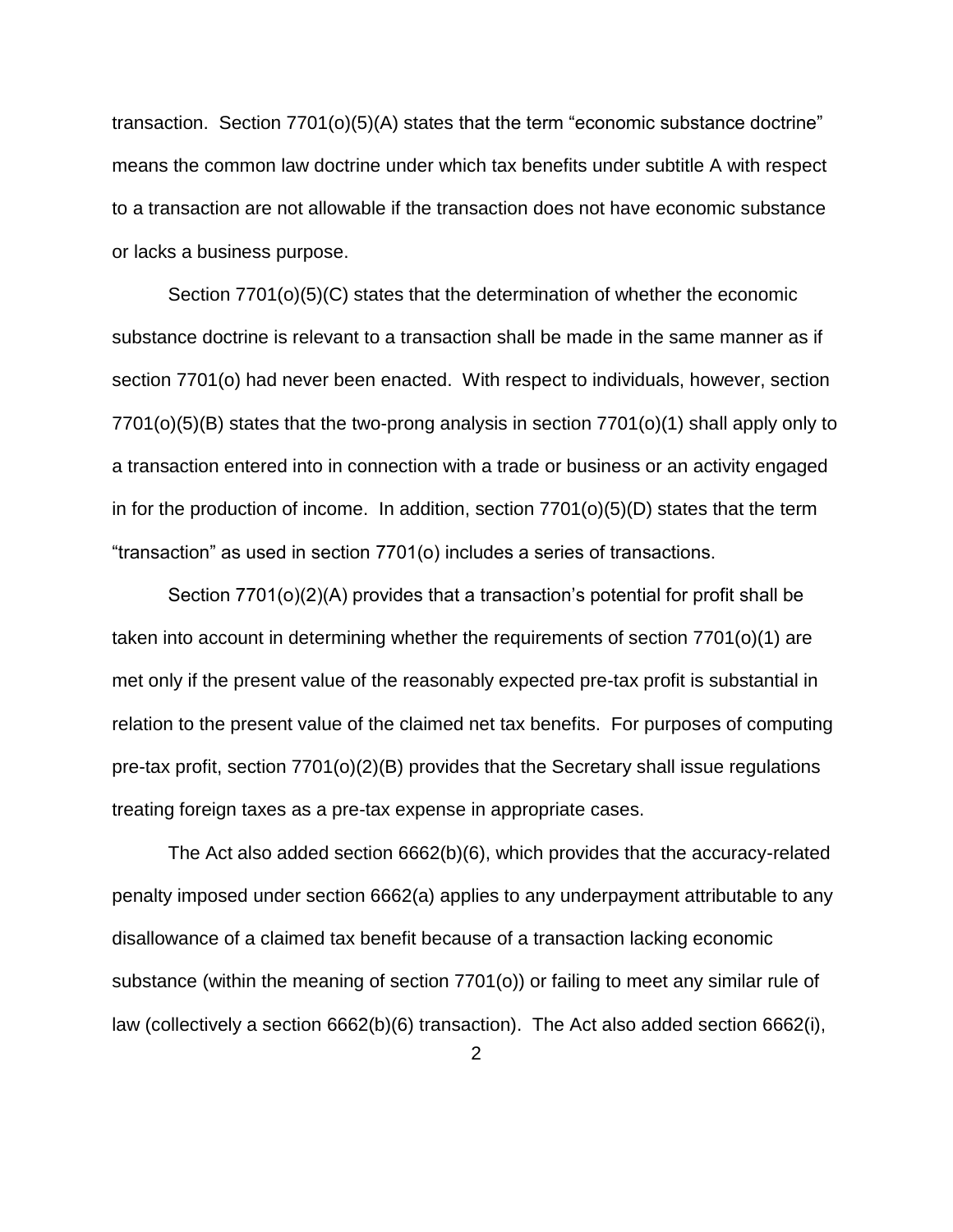which increases the accuracy-related penalty from 20 to 40 percent for any portion of an underpayment attributable to one or more section 6662(b)(6) transactions with respect to which the relevant facts affecting the tax treatment are not adequately disclosed in the return or in a statement attached to the return. Furthermore, new section 6662(i)(3) provides that certain amended returns or any supplement to a return shall not be taken into consideration for purposes of section 6662(i).

The Act amended section 6664(c) so that the reasonable cause exception for underpayments found in section 6664(c)(1) shall not apply to any portion of any underpayment attributable to a section 6662(b)(6) transaction. The Act similarly amended section 6664(d) so that the reasonable cause exception found in section 6664(d)(1) shall not apply to any reportable transaction understatement (within the meaning of section 6662A(b)) attributable to a section 6662(b)(6) transaction. The Act also amended section 6676 so that any excessive amount (within the meaning of section 6676(b)) attributable to any section 6662(b)(6) transaction shall not be treated as having a reasonable basis.

APPLICATION OF THE ECONOMIC SUBSTANCE DOCTRINE WITH RESPECT TO TRANSACTIONS ENTERED INTO AFTER THE EFFECTIVE DATE OF THE ACT

A. Application of the Conjunctive Test

For transactions entered into on or after March 31, 2010, to which the economic substance doctrine is relevant, section 7701(o)(1) mandates the use of a conjunctive two-prong test to determine whether a transaction shall be treated as having economic substance. The first prong, found in section 7701(o)(1)(A), requires that the transaction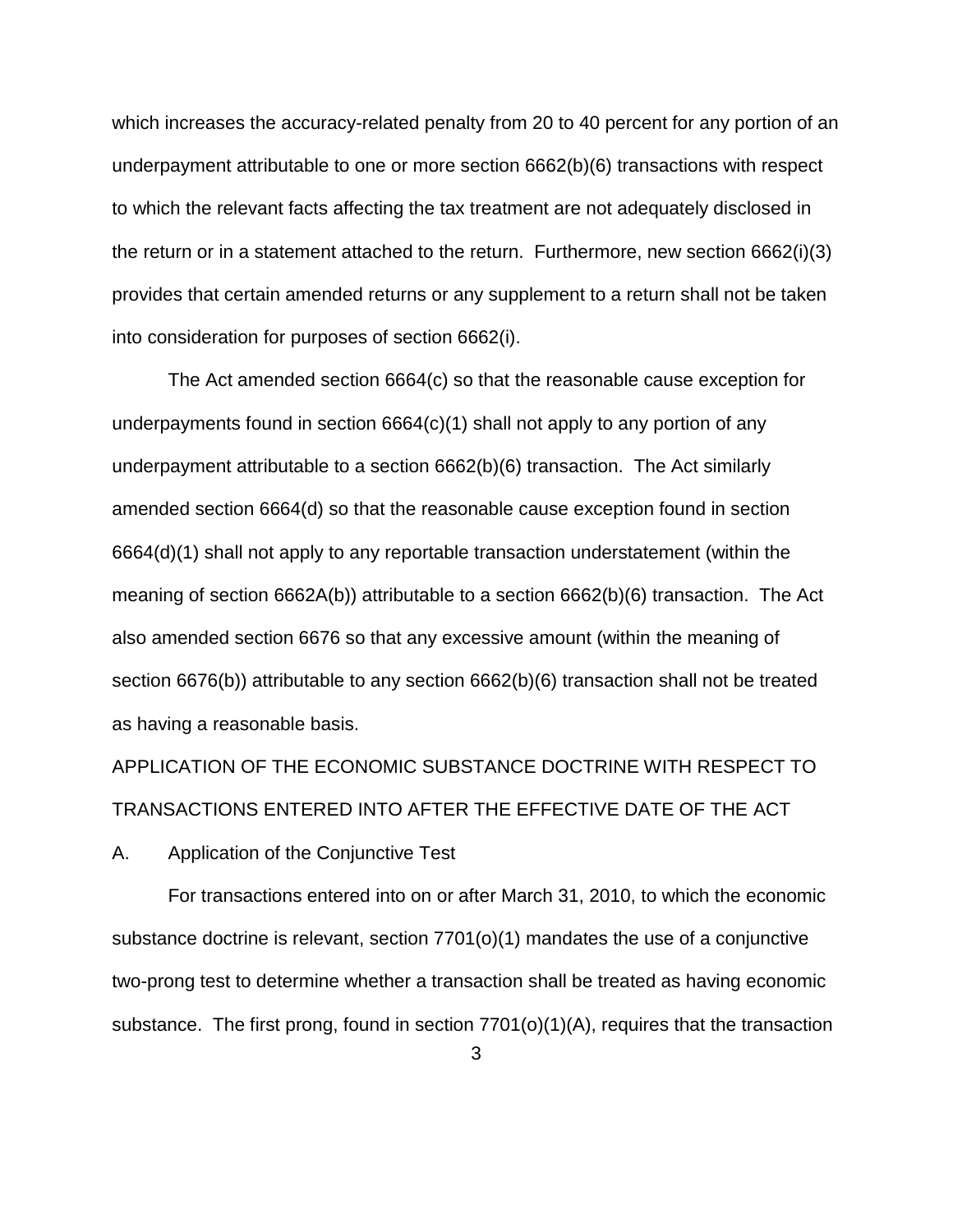change in a meaningful way (apart from Federal income tax effects) the taxpayer's economic position. The second prong, found in section 7701(o)(1)(B), requires that the taxpayer have a substantial purpose (apart from Federal income tax effects) for entering into the transaction.

The IRS will continue to rely on relevant case law under the common-law economic substance doctrine in applying the two-prong conjunctive test in section 7701(o)(1). Accordingly, in determining whether a transaction sufficiently affects the taxpayer's economic position to satisfy the requirements of section 7701(o)(1)(A), the IRS will apply cases under the common-law economic substance doctrine (as identified in section 7701(o)(5)(A)) pertaining to whether the tax benefits of a transaction are not allowable because the transaction does not satisfy the economic substance prong of the economic substance doctrine. Similarly, in determining whether a transaction has a sufficient nontax purpose to satisfy the requirements of section 7701(o)(1)(B), the IRS will apply cases under the common-law economic substance doctrine pertaining to whether the tax benefits of a transaction are not allowable because the transaction lacks a business purpose.

The IRS will challenge taxpayers who seek to rely on prior case law under the common-law economic substance doctrine for the proposition that a transaction will be treated as having economic substance merely because it satisfies either section 7701(o)(1)(A) (or its common-law corollary) or section 7701(o)(1)(B) (or its common-law corollary). For all transactions subject to section 1409 of the Act that otherwise would have been subject to a common-law economic substance analysis that treated a

4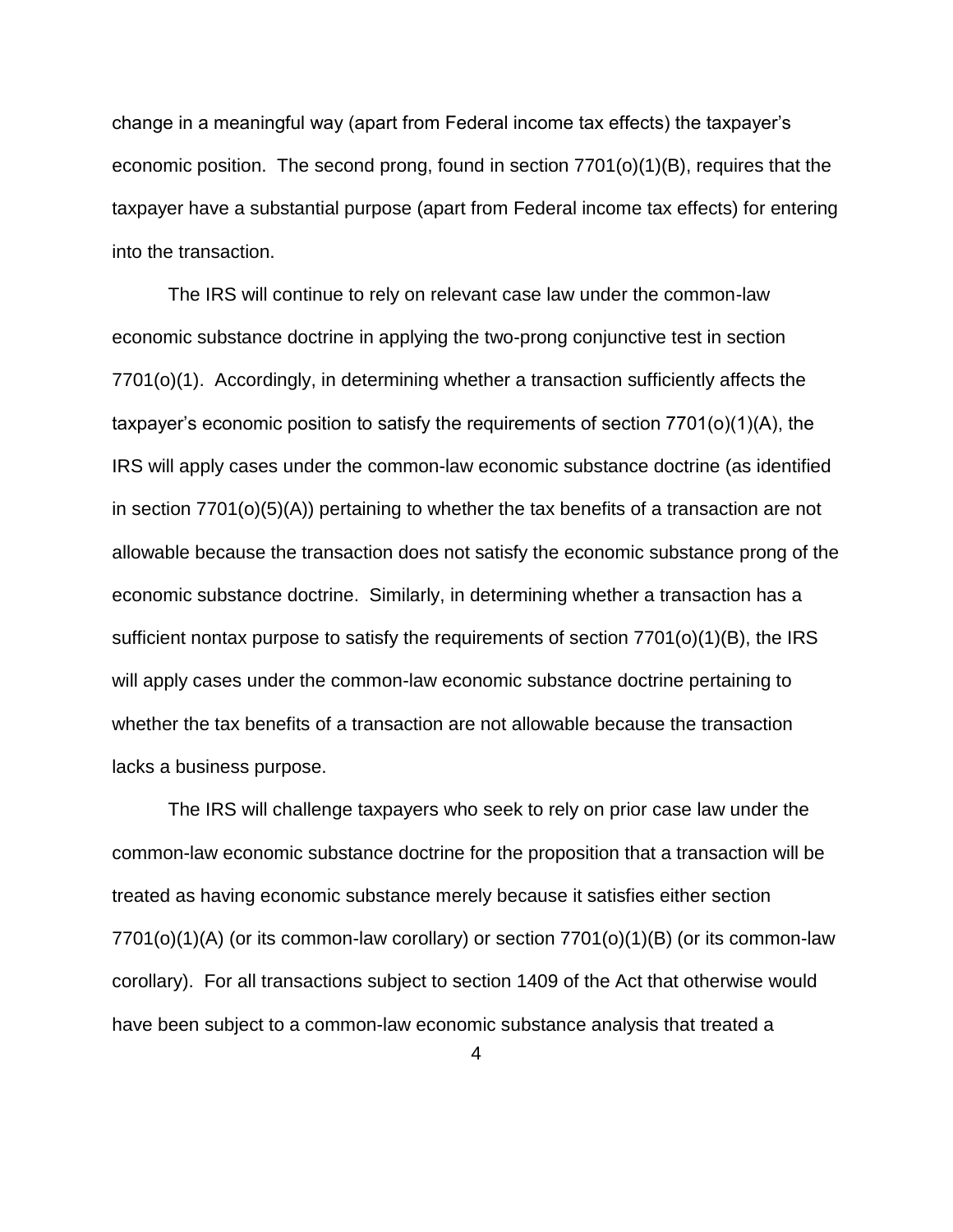transaction as having economic substance merely because it satisfies either section 7701(o)(1)(A) (or its common-law corollary) or section 7701(o)(1)(B) (or its common-law corollary) the IRS will apply a two-prong conjunctive test consistent with section 7701(o).

B. Determination of Economic Substance Transactions

Section 7701(o)(5)(C) provides that the determination of whether a transaction is subject to the economic substance doctrine shall be made in the same manner as if section 7701(o) had never been enacted. In addition, section 7701(o)(1) only applies in the case of any transaction to which the economic substance doctrine is relevant. Consistent with these provisions, the IRS will continue to analyze when the economic substance doctrine will apply in the same fashion as it did prior to the enactment of section 7701(o). If authorities, prior to the enactment of section 7701(o), provided that the economic substance doctrine was not relevant to whether certain tax benefits are allowable, the IRS will continue to take the position that the economic substance doctrine is not relevant to whether those tax benefits are allowable. The IRS anticipates that the case law regarding the circumstances in which the economic substance doctrine is relevant will continue to develop. Consistent with section 7701(o)(5)(C), codification of the economic substance doctrine should not affect the ongoing development of authorities on this issue. The Treasury Department and the IRS do not intend to issue general administrative guidance regarding the types of transactions to which the economic substance doctrine either applies or does not apply.

5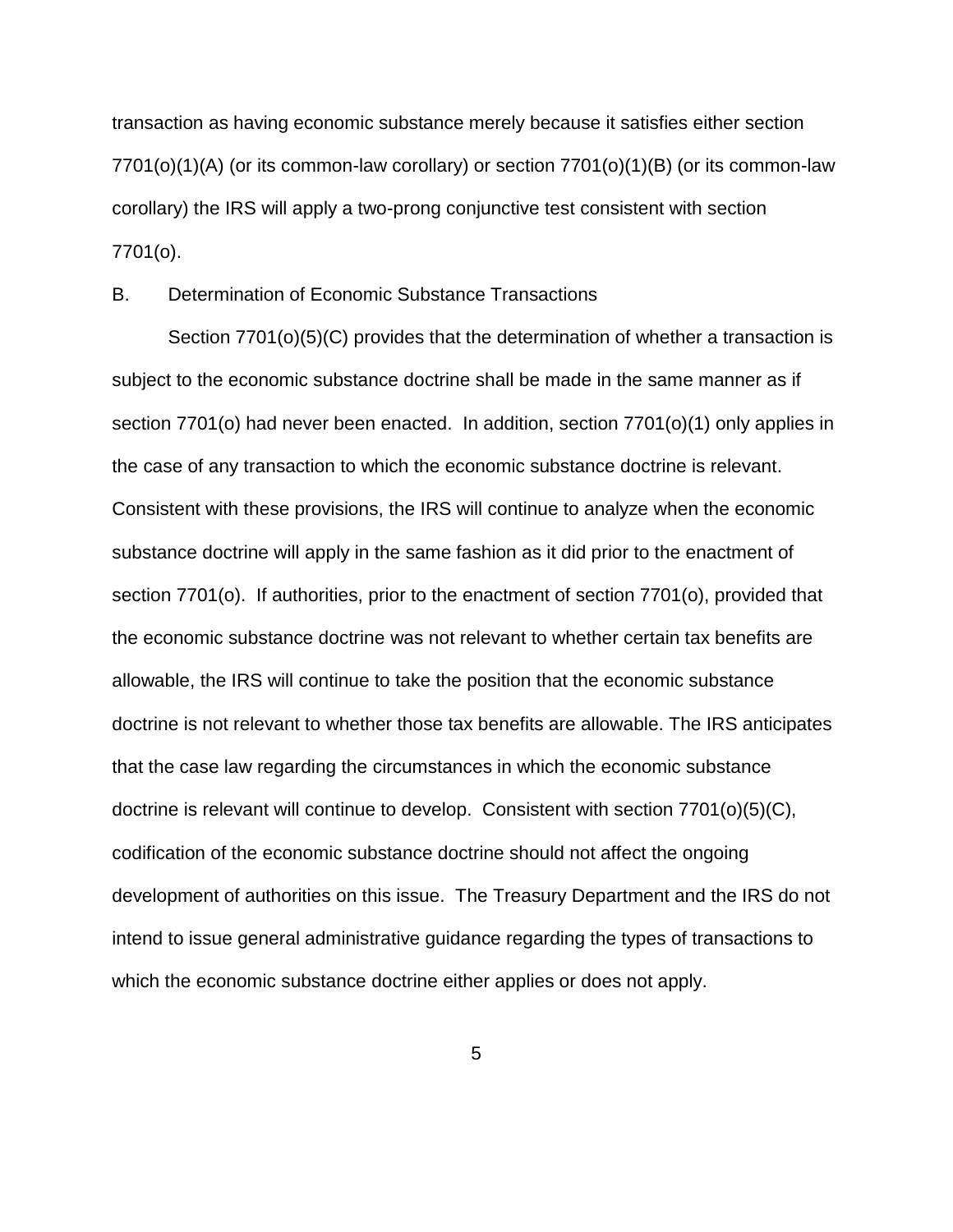C. Calculating Net Present Value of the Reasonably Expected Pre-tax Profit.

In determining whether the requirements of section 7701(o)(1)(A) and (B) are met, the IRS will take into account the taxpayer's profit motive only if the present value of the reasonably expected pre-tax profit is substantial in relation to the present value of the expected net tax benefits that would be allowed if the transaction were respected for Federal income tax purposes. In performing this calculation, the IRS will apply existing relevant case law and other published guidance.

D. Treatment of Foreign Taxes as Expenses in Appropriate Cases.

Section 7701(o)(2)(B) provides that the Secretary shall issue regulations requiring foreign taxes to be treated as expenses in determining pre-tax profit in appropriate cases. The Treasury Department and the IRS intend to issue regulations pursuant to section  $7701<sub>(o)</sub>(2)(B)$ . In the interim, the enactment of the provision does not restrict the ability of the courts to consider the appropriate treatment of foreign taxes in economic substance cases.

#### ACCURACY-RELATED PENALTIES

Unless the transaction is a reportable transaction, as defined in Treas. Reg. § 1.6011-4(b), the adequate disclosure requirements of section 6662(i) will be satisfied if a taxpayer adequately discloses on a timely filed original return (determined with regard to extensions) or a qualified amended return (as defined under Treas. Reg. § 1.6664-2(c)(3)) the relevant facts affecting the tax treatment of the transaction. If a disclosure would be considered adequate for purposes of section 6662(d)(2)(B) (without regard to section 6662(d)(2)(C)) prior to the enactment of section 1409 of the Act, then it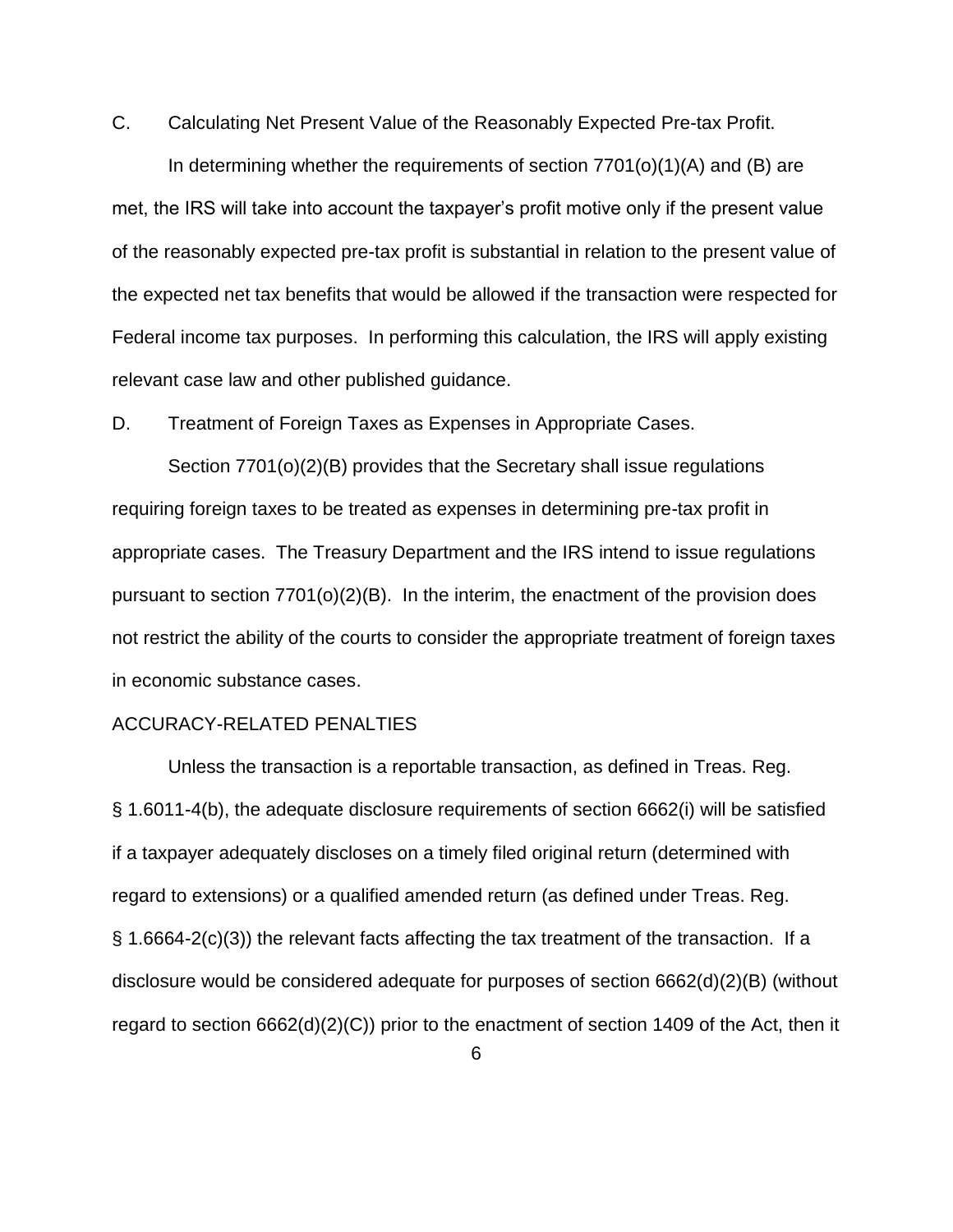will be deemed to be adequate for purposes of section 6662(i). The disclosure will be considered adequate only if it is made on a Form 8275 or 8275-R, or as otherwise prescribed in forms, publications, or other guidance subsequently published by the IRS consistent with the instructions and other guidance associated with those subsequent forms, publications, or other guidance. Disclosures made consistent with the terms of Rev. Proc. 94-69 also will be taken into account for purposes of section 6662(i). If a transaction lacking economic substance is a reportable transaction, as defined in Treas. Reg. § 1.6011-4(b), the adequate disclosure requirement under section 6662(i)(2) will be satisfied only if the taxpayer meets the disclosure requirements described earlier in this paragraph and the disclosure requirements under the section 6011 regulations. Similarly, a taxpayer will not meet the disclosure requirements for a reportable transaction under the section 6011 regulations by only attaching Form 8275 or 8275-R to an original or qualified amended return.

### EFFECT ON OTHER DOCUMENTS

The IRS will not issue a private letter ruling or determination letter pursuant to section 3.02 (1) of Rev. Proc. 2010-3, 2010-1 I.R.B. 110 (or subsequent guidance), regarding whether the economic substance doctrine is relevant to any transaction or whether any transaction complies with the requirements of section 7701(o). Accordingly, Rev. Proc. 2010-3 is modified.

#### REQUEST FOR COMMENTS

The IRS is interested in comments concerning the disclosure requirements set forth in this notice with regard to section 6662(i), especially with regard to the interplay